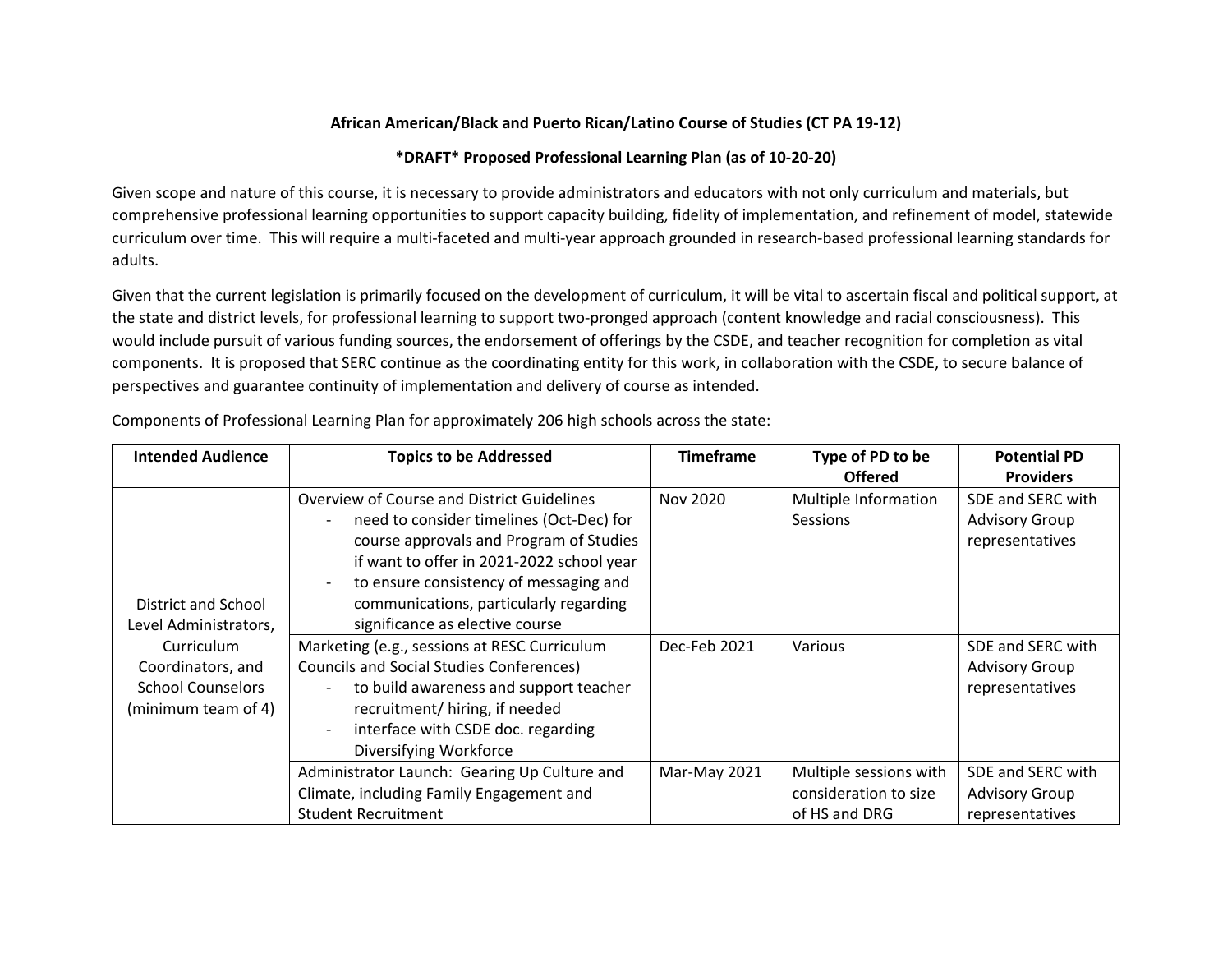|  | interface with CSDE doc. regarding Full<br>$\overline{\phantom{a}}$<br>and Equitable Family Engagement and<br><b>Dual Capacity Framework</b><br>consider "Home-Links" to support<br>continued learning and conversations at<br>home (see model used for Second Steps<br>Curriculum and NGSS and Health<br>Curriculums)<br>demonstrate value of course for all<br>students in all communities |               |                                                                                                                               |                                                               |
|--|----------------------------------------------------------------------------------------------------------------------------------------------------------------------------------------------------------------------------------------------------------------------------------------------------------------------------------------------------------------------------------------------|---------------|-------------------------------------------------------------------------------------------------------------------------------|---------------------------------------------------------------|
|  | Feedback/Networking Session 1                                                                                                                                                                                                                                                                                                                                                                | Sept-Nov 2021 | Multiple sessions with<br>consideration to size<br>of HS and DRG or held<br>regionally in<br>collaboration with<br>RESCs/IHEs | SDE and SERC with<br><b>Advisory Group</b><br>representatives |
|  | Feedback/Networking Session 2                                                                                                                                                                                                                                                                                                                                                                | Dec-Feb 2022  | Multiple sessions with<br>consideration to size<br>of HS and DRG or held<br>regionally in<br>collaboration with<br>RESCs/IHEs | SDE and SERC with<br><b>Advisory Group</b><br>representatives |
|  | Feedback/Networking Session 3                                                                                                                                                                                                                                                                                                                                                                | Mar-May 2022  | Multiple sessions with<br>consideration to size<br>of HS and DRG or held<br>regionally in<br>collaboration with<br>RESCs/IHEs | SDE and SERC with<br><b>Advisory Group</b><br>representatives |
|  | Feedback/Networking Session 4                                                                                                                                                                                                                                                                                                                                                                | Sept-Nov 2022 | Multiple sessions with<br>consideration to size<br>of HS and DRG or held<br>regionally in<br>collaboration with<br>RESCs/IHEs | SDE and SERC with<br><b>Advisory Group</b><br>representatives |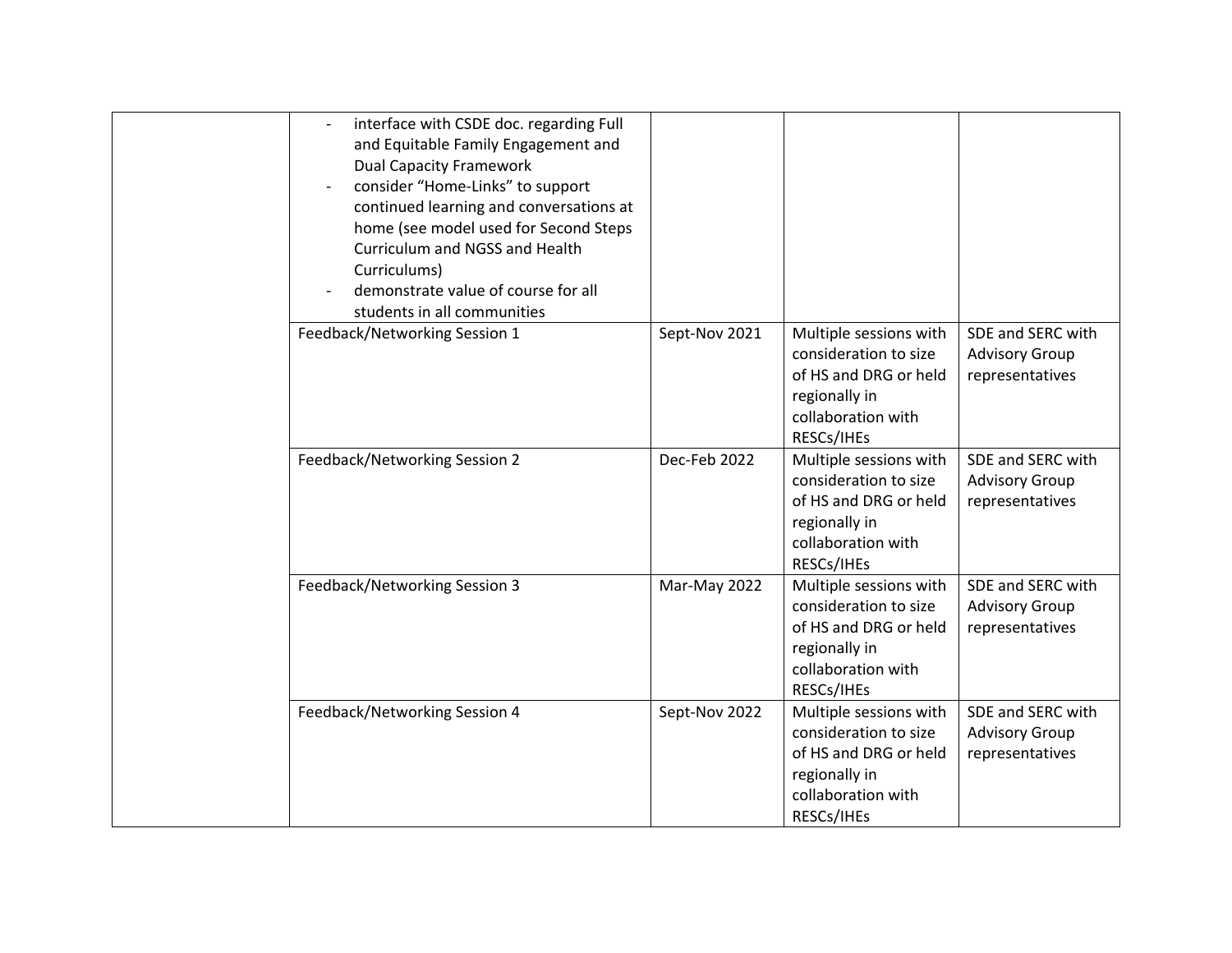|                        | Feedback/Networking Session 5                     | Dec-Feb 2023  | Multiple sessions with | SDE and SERC with     |
|------------------------|---------------------------------------------------|---------------|------------------------|-----------------------|
|                        |                                                   |               | consideration to size  | <b>Advisory Group</b> |
|                        |                                                   |               | of HS and DRG or held  | representatives       |
|                        |                                                   |               | regionally in          |                       |
|                        |                                                   |               | collaboration with     |                       |
|                        |                                                   |               | RESCs/IHEs             |                       |
|                        | Feedback/Networking Session 6                     | Mar-May 2023  | Multiple sessions with | SDE and SERC with     |
|                        |                                                   |               | consideration to size  | <b>Advisory Group</b> |
|                        |                                                   |               | of HS and DRG or held  | representatives       |
|                        |                                                   |               | regionally in          |                       |
|                        |                                                   |               | collaboration with     |                       |
|                        |                                                   |               | RESCs/IHEs             |                       |
|                        | Teacher Orientation: Overview of Course, Field    | Mar-May 2021  | For Cadres of Initial  | SDE and SERC with     |
|                        | Study, and Multi-faceted Professional Learning    |               | Implementers           | <b>Advisory Group</b> |
|                        | (i.e., Live/Virtual Sessions, On-Line             |               |                        | representatives       |
|                        | PLC/Schoology, Curriculum Resource Repository,    |               |                        |                       |
|                        | Experiential Tours, Speakers Bureau, Coaching,    |               |                        |                       |
| Principals, Department | Regional Networking, Inter-district Partnerships, |               |                        |                       |
| Heads, and Initial     | $etc.$ )*                                         |               |                        |                       |
| Implementing           | what can be built into preservice?                |               |                        |                       |
| Teachers (minimum      | multiple organizations will need to               |               |                        |                       |
| team of 3; plus        | collaborate in order for comprehensive            |               |                        |                       |
| New/Aspiring           | nature of plan to come to life (RFP?)             |               |                        |                       |
| Teachers in June 2022- | supplemental offerings (not CSDE                  |               |                        |                       |
| Aug 2023)              | sponsored) should enhance vs. supplant            |               |                        |                       |
| *responsibility for    | educators' professional learning                  |               |                        |                       |
| turn-keying            | experience                                        |               |                        |                       |
| information with       | 5-Day Summer Institute - Content and Delivery     | June-Aug 2021 | Summer Institute for   | SDE and SERC with     |
| department             | pedagogy (see CT SS Framework                     |               | Cadres of Initial      | <b>Advisory Group</b> |
|                        | regarding Inquiry Arc and PEG                     |               | Implementers           | representatives in    |
|                        | Courageous Conversations),                        |               |                        | collaboration with    |
|                        | development of Critical Consciousness             |               |                        | various               |
|                        | through project-based experiences (see            |               |                        | organizations         |
|                        | Schooling for Critical Consciousness by           |               |                        |                       |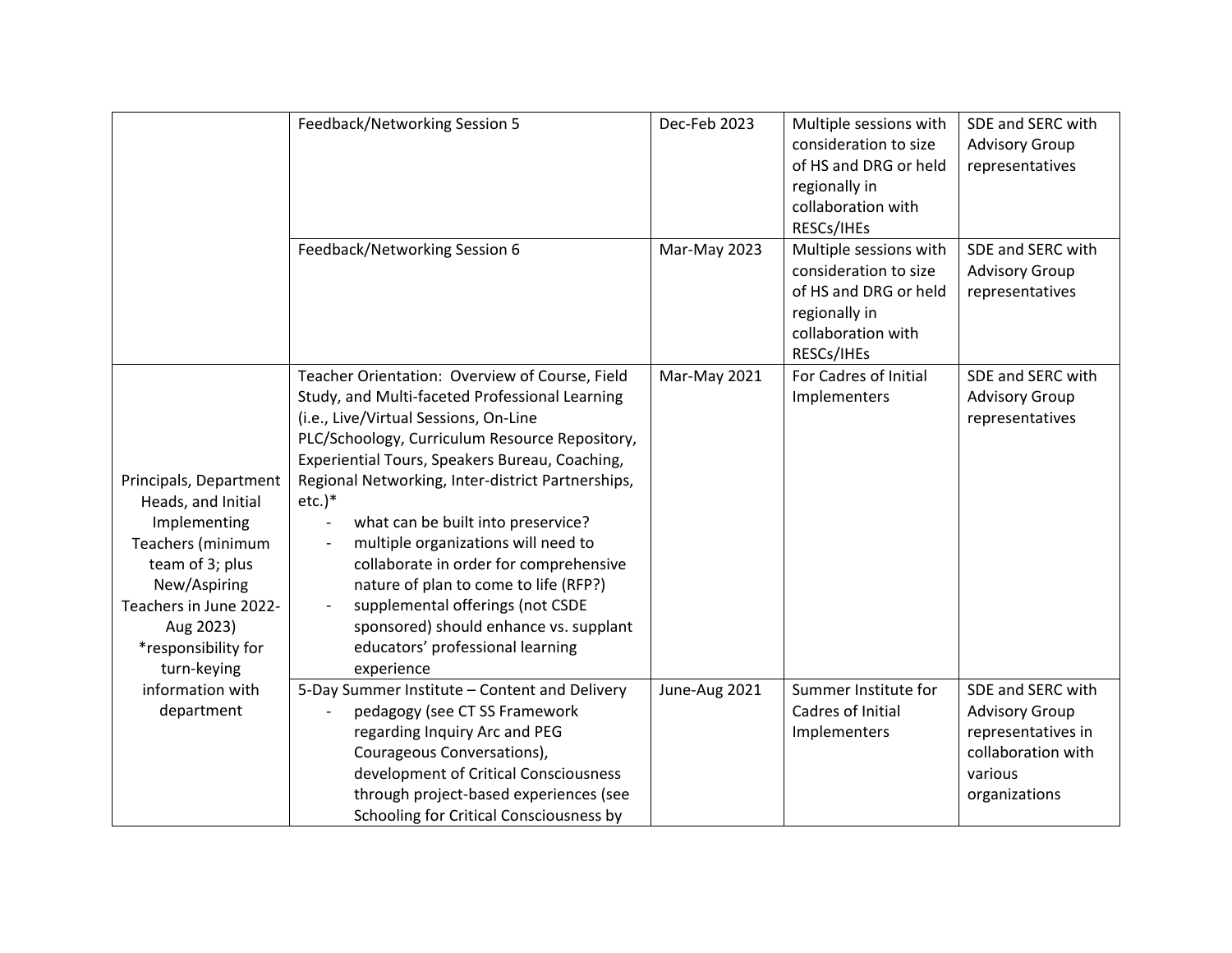| Scott Seider and Daren Graves and<br>Universal Design for Learning by CAST)<br>maybe something that is offered for all<br>SS Teachers in the future, particularly<br>those teaching US History, to expand<br>reach of exposure and create interest for<br>further study? |               |                                                                                                                               |                                                                                                                    |
|--------------------------------------------------------------------------------------------------------------------------------------------------------------------------------------------------------------------------------------------------------------------------|---------------|-------------------------------------------------------------------------------------------------------------------------------|--------------------------------------------------------------------------------------------------------------------|
| Coaching/Networking Session 1 - Content and<br>Delivery                                                                                                                                                                                                                  | Sept-Nov 2021 | Multiple sessions with<br>consideration to size<br>of HS and DRG or held<br>regionally in<br>collaboration with<br>RESCs/IHEs | SDE and SERC with<br><b>Advisory Group</b><br>representatives                                                      |
| Coaching/Networking Session 2 - Content and<br>Delivery                                                                                                                                                                                                                  | Dec-Feb 2022  | Multiple sessions with<br>consideration to size<br>of HS and DRG or held<br>regionally in<br>collaboration with<br>RESCs/IHEs | SDE and SERC with<br><b>Advisory Group</b><br>representatives                                                      |
| Coaching/Networking Session 3 - Content and<br>Delivery                                                                                                                                                                                                                  | Mar-May 2022  | Multiple sessions with<br>consideration to size<br>of HS and DRG or held<br>regionally in<br>collaboration with<br>RESCs/IHEs | SDE and SERC with<br><b>Advisory Group</b><br>representatives                                                      |
| 5-Day Summer Institute - Content and Delivery<br>(with input and presentations by current<br>practitioners)                                                                                                                                                              | June-Aug 2022 | Summer Institute for<br>New Implementers                                                                                      | SDE and SERC with<br><b>Advisory Group</b><br>representatives in<br>collaboration with<br>various<br>organizations |
| Coaching/Networking Session 4 - Content and<br>Delivery                                                                                                                                                                                                                  | Sept-Nov 2022 | Multiple sessions with<br>consideration to size<br>of HS and DRG or held                                                      | SDE and SERC with<br><b>Advisory Group</b><br>representatives                                                      |